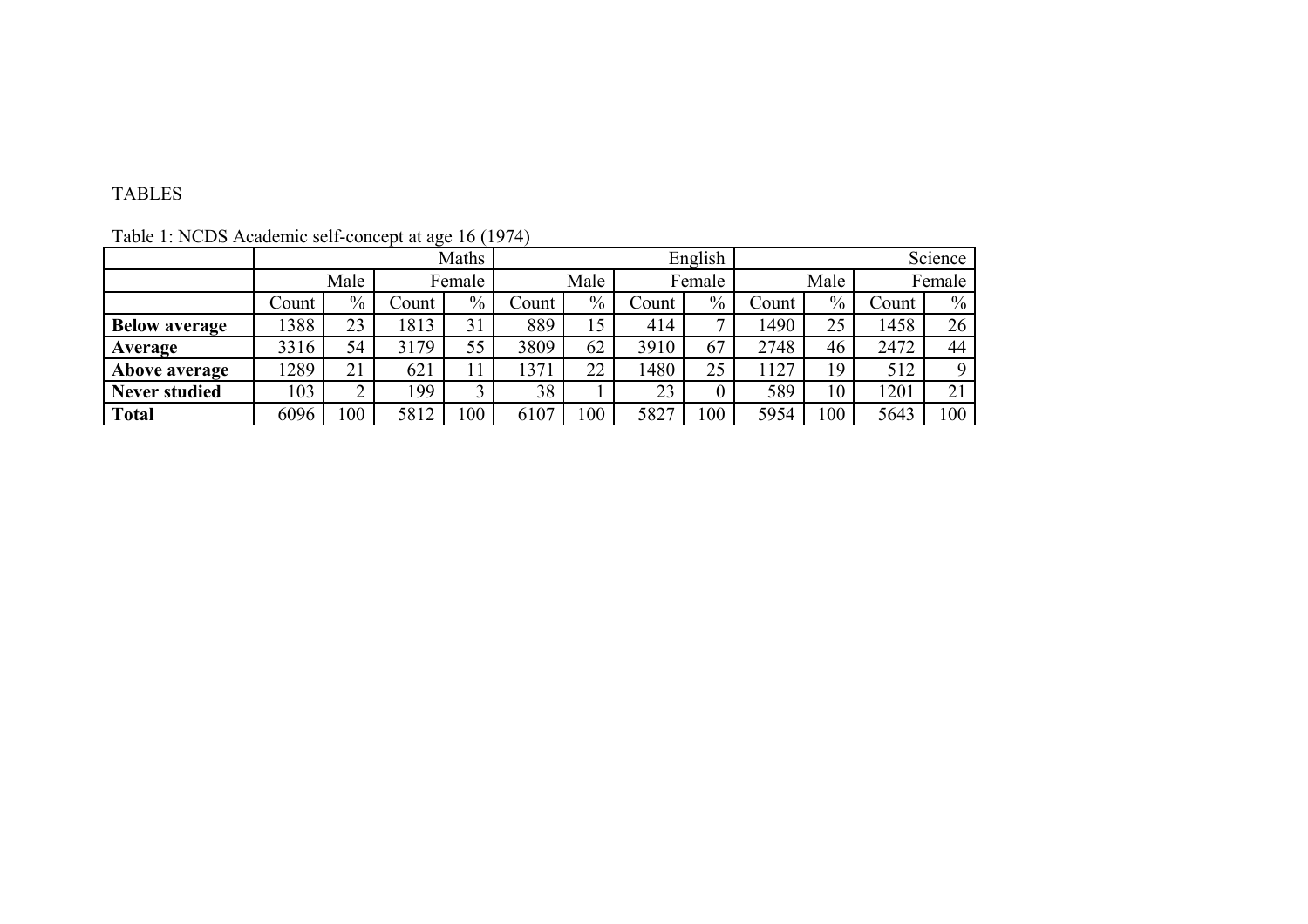|       |            |           | <b>Male</b> | Female    |
|-------|------------|-----------|-------------|-----------|
| Age 7 | Maths      | Mean      | $52.2***$   | 50.0      |
|       |            | N         | 7645        | 7253      |
|       |            | Std.      | 25.0        | 24.8      |
|       |            | Deviation |             |           |
|       | Reading    | Mean      | 74.8        | $81.0***$ |
|       |            | N         | 7674        | 7257      |
|       |            | Std.      | 24.8        | 22.3      |
|       |            | Deviation |             |           |
|       | Copying    | Mean      | 58.8**      | 58.1      |
|       | designs    | N         | 7635        | 7236      |
|       |            | Std.      |             |           |
|       |            | Deviation | 16.7        | 16.7      |
|       | Draw-a-    | Mean      | 44.4        | $45.6***$ |
|       | man        | N         | 7530        | 7118      |
|       |            | Std.      |             |           |
|       |            | Deviation | 13.4        | 13.3      |
| Age   | Maths      | Mean      | $42.0*$     | 41.1      |
| 11    |            | N         | 7255        | 6874      |
|       |            | Std.      | 26.5        | 25.2      |
|       |            | Deviation |             |           |
|       | Reading    | Mean      | 45.5        | 45.8      |
|       |            | N         | 7257        | 6876      |
|       |            | Std.      | 18.7        | 17.2      |
|       |            | Deviation |             |           |
|       | Verbal     | Mean      | 52.6        | $57.8***$ |
|       | Reasoning  | N         | 7256        | 6878      |
|       |            | Std.      | 23.7        | 22.8      |
|       |            | Deviation |             |           |
|       | Non-verbal | Mean      | 51.9        | $52.5*$   |
|       | Reasoning  | N         | 7256        | 6878      |
|       |            | Std.      | 19.2        | 18.9      |
|       |            | Deviation |             |           |
| Age   | Maths      | Mean      | $43.2***$   | 39.0      |
| 16    |            | N         | 6104        | 5817      |
|       |            | Std.      | 23.4        | 21.4      |
|       |            | Deviation |             |           |
|       | Reading    | Mean      | 72.4        | 72.2      |
|       |            | N         | 6129        | 5858      |
|       |            | Std.      | 21.0        | 20.0      |
|       |            | Deviation |             |           |

Table 2: NCDS Test Score Means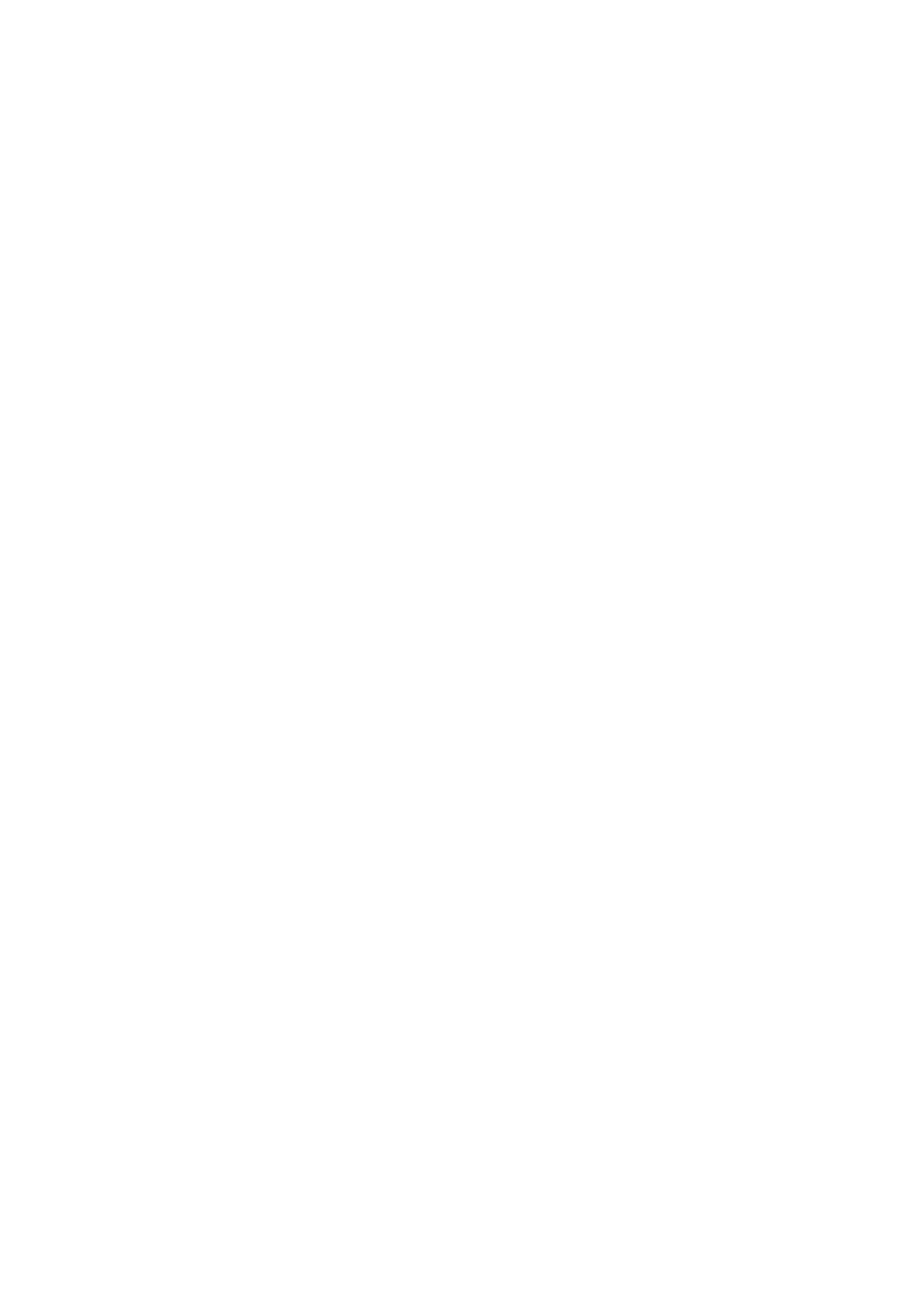|                      |       | Reading<br>Oral |        |               |       |      |        | Creativity<br><b>Number</b> |             |      |        |      |             |                   |               |      |
|----------------------|-------|-----------------|--------|---------------|-------|------|--------|-----------------------------|-------------|------|--------|------|-------------|-------------------|---------------|------|
|                      | Male  |                 | Female |               | Male  |      | Female |                             | <b>Male</b> |      | Female |      | <b>Male</b> |                   | <b>Female</b> |      |
|                      | Count | $\frac{0}{0}$   | Count  | $\frac{0}{0}$ | Count | $\%$ | Count  | $\%$                        | Count       | $\%$ | Count  | $\%$ | Count       | $\frac{0}{0}$     | Count         | %    |
| <b>Exceptional</b>   | 367   | 4.8             | 617    | 8.5           | 763   | 9.9  | 907    | 12.4                        | 199         | 2.6  | 202    | 2.8  | 281         | $\gamma$ .<br>3.6 | 188           | 2.6  |
| Above                | 547   | 20.1            | 2042   | 28.0          | 1046  | 13.6 | 124    | 15.4                        | 131         | 14.7 | 359    | 18.6 | 1425        | 18.5              | 1253          | 17.2 |
| average              |       |                 |        |               |       |      |        |                             |             |      |        |      |             |                   |               |      |
| Average              | 3283  | 42.7            | 3192   | 43.7          | 3942  | 51.1 | 3983   | 54.5                        | 3646        | 47.4 | 3499   | 47.9 | 3303        | 42.9              | 3236          | 44.3 |
| <b>Below average</b> | 2185  | 28.4            | 281    | 17.5          | 1566  | 20.3 | 1080   | 14.8                        | 241         | 31.3 | 2021   | 27.7 | 2386        | 31.0              | 2362          | 32.3 |
| <b>Very limited</b>  | 311   | 4.0             | 168    | 2.3           | 392   | 5.1  | 214    | 2.9                         | 313         | 4.1  | 220    | 3.0  | 313         | 4.1               | 266           | 3.6  |
| <b>Total</b>         | 7693  | 100.            | 7300   | 100.          | 7709  | 100. | 7308   | 100.                        | 7700        | 100. | 7301   | 100. | 7708        | 100.              | 7305          | 100. |
|                      |       | 0               |        |               |       |      |        |                             |             |      |        | 0    |             |                   |               |      |

Table 3: **NCDS Teacher Assessments (Age 7, 1965)**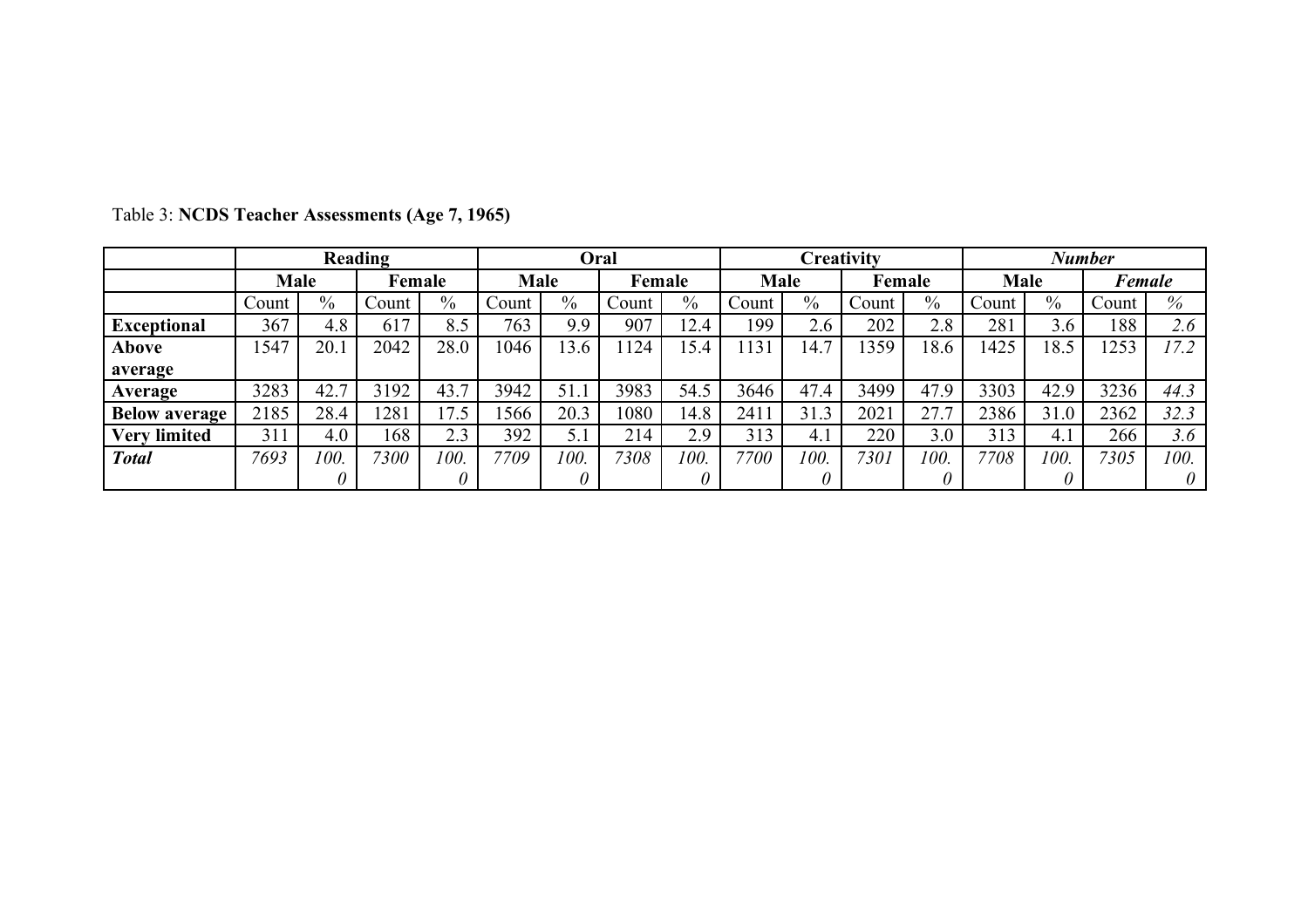|                      | <b>Number</b> |               |        |               |       |               | <b>Book Use</b> |               | <b>General Knowledge</b> |       |        |               |
|----------------------|---------------|---------------|--------|---------------|-------|---------------|-----------------|---------------|--------------------------|-------|--------|---------------|
|                      | <b>Male</b>   |               | Female |               |       | <b>Male</b>   |                 | Female        | Male                     |       | Female |               |
|                      | Count         | $\frac{0}{0}$ | Count  | $\frac{0}{0}$ | Count | $\frac{0}{0}$ | Count           | $\frac{0}{0}$ | Count                    | $\%$  | Count  | $\frac{0}{0}$ |
| <b>Exceptional</b>   | 318           | 4.4           | 247    | 3.6           | 281   | 3.9           | 386             | 5.6           | 266                      | 3.7   | 128    | 1.9           |
| Above average        | 1458          | 20.2          | 1450   | 21.2          | 606   | 22.2          | 2006            | 29.2          | 1774                     | 24.5  | 1441   | 21.0          |
| Average              | 2616          | 36.2          | 2684   | 39.2          | 3277  | 45.3          | 3287            | 47.9          | 3103                     | 42.8  | 3182   | 46.4          |
| <b>Below average</b> | 2404          | 33.3          | 2164   | 31.6          | 794   | 24.8          | 1075            | 5.7           | 831                      | 25.3  | 1876   | 27.4          |
| <b>Very limited</b>  | 426           | 5.9           | 306    | 4.5           | 278   | 3.8           | 108             | 1.6           | 269                      | 3.7   | 230    | 3.4           |
| <b>Total</b>         | 7222          | 0.001         | 6851   | 100.0         | 7236  | 100.0         | 6862            | 100.0         | 7243                     | 100.0 | 6857   | 100.0         |

Table 4: NCDS Teacher Assessments (Age 11, 1969)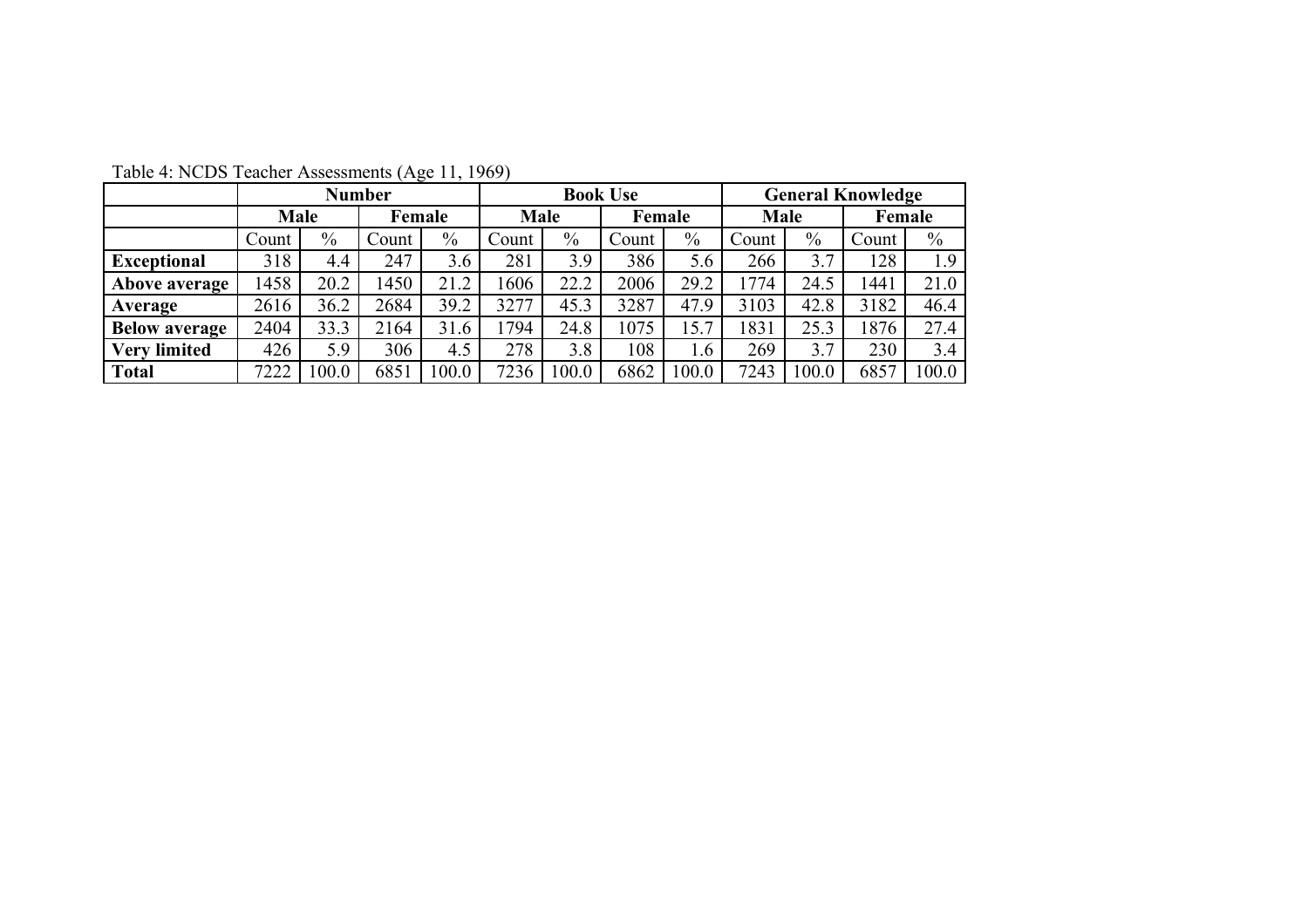Table 5: Maths self-concept, binary logistic regression

|                                   | Model 1    | Model 2    | Model 3    | Model 4    |
|-----------------------------------|------------|------------|------------|------------|
|                                   | Exp(B)     | Exp(B)     | Exp(B)     | Exp(B)     |
| Sex=Male                          | 2.352***   | $2.201***$ | $2.128***$ | $2.405***$ |
| Region                            | ***        | $***$      | $***$      | ***        |
| North Western                     | 0.881      | 0.880      | 0.873      | 0.932      |
| <b>North</b>                      | $0.761*$   | $0.748*$   | 0.773      | 0.793      |
| East, West Riding                 | 1.261      | 1.217      | 1.215      | 1.247      |
| <b>North Midlands</b>             | 1.268      | 1.240      | 1.255      | $1.315*$   |
| East                              | 0.994      | 0.962      | 0.978      | 1.012      |
| London Sth. East                  | 1.195      | 1.173      | 1.179      | $1.269*$   |
| South                             | 1.068      | 1.028      | 1.073      | 1.133      |
| South West                        | 1.138      | 1.119      | 1.125      | 1.187      |
| <b>Midlands</b>                   | 0.955      | 0.913      | 0.949      | 1.014      |
| Wales                             | 0.808      | 0.779      | 0.759      | 0.759      |
| Scotland                          |            |            |            |            |
| <b>Social Class</b>               |            |            |            |            |
| Missing                           | 0.708      | 0.727      | 0.713      | 0.731      |
| Employer, manager, large          | 0.966      | 1.045      | 1.049      | 1.088      |
| Employer, manager, small          | 1.136      | 1.161      | 1.186      | 1.216      |
| professional                      | 1.218      | 1.283      | 1.297      | $1.340*$   |
| own account                       | 1.053      | 1.052      | 1.063      | 1.064      |
| non-manual                        | 1.069      | 1.127      | 1.145      | 1.160      |
| skilled manual                    | 1.078      | 1.100      | 1.112      | 1.117      |
| semi and unskilled manual         |            |            |            |            |
| Parents' age on leaving education | ***        | ***        | $***$      | ***        |
| Missing                           | 0.914      | 0.932      | 0.851      | 0.874      |
| $19+$                             | $1.450***$ | $1.531***$ | $1.516***$ | $1.570***$ |
| $17 - 18$                         | $1.214*$   | $1.241*$   | $1.249*$   | $1.274***$ |
| $\overline{16}$                   | 1.164      | 1.138      | 1.127      | 1.137      |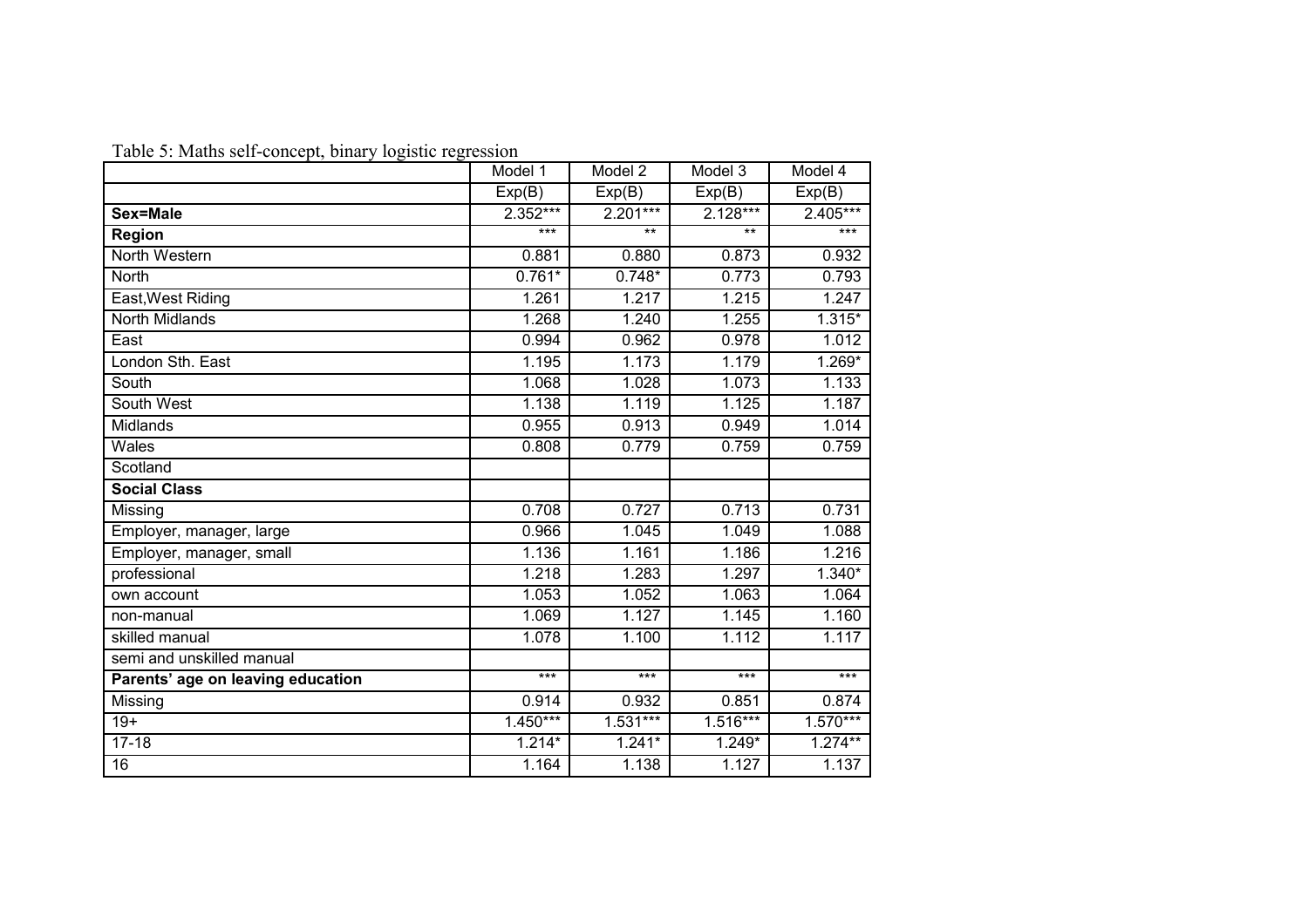| 15 or less                      |            |            |            |            |
|---------------------------------|------------|------------|------------|------------|
| <b>Family structure</b>         |            |            |            | $\star$    |
| Missing                         | 1.037      | 1.018      | 1.029      | 1.030      |
| Other                           | $0.801*$   | 0.785      | $0.770*$   | $0.760*$   |
| Same 2 parents sweep 1-3        |            |            |            |            |
| <b>Number of children</b>       |            |            |            |            |
| Missing                         | 1.059      | 1.086      | 1.156      | 1.172      |
| only child                      | 1.017      | 1.100      | 1.118      | 1.128      |
| 1 sibling                       | 1.018      | 1.055      | 1.074      | 1.081      |
| $\overline{2}$                  | .996       | 1.014      | 1.002      | 1.011      |
| $\overline{3}$                  | 0.982      | 0.993      | 0.986      | 0.988      |
| $4+$                            |            |            |            |            |
| Child's position in birth order |            |            |            |            |
| Missing                         | 1.433      | 1.543      | 1.577      | 1.545      |
| 1                               | 1.001      | 1.091      | 1.103      | 1.099      |
| $\overline{2}$                  | 0.935      | 0.976      | 0.973      | 0.972      |
| 3                               | 0.902      | 0.936      | 0.930      | 0.926      |
| $4+$                            |            |            |            |            |
| Test Scores: Arithmetic age 7   | $1.333***$ | $1.398***$ | $1.301***$ | $1.309***$ |
| Draw-a-man age 7                | 0.958      | 0.977      | 0.979      | 0.979      |
| Copying designs age 7           | 0.998      | 0.988      | 0.984      | 0.987      |
| Maths age 11                    | $2.501***$ | 3.391***   | 2.874***   | 2.932***   |
| Non-verbal reasoning age 11     | $1.202***$ | $1.448***$ | $1.418***$ | $1.415***$ |
| Arithmetic 7 missing            | 1.441      | 1.442      | 1.292      | 1.276      |
| Draw-a-man missing              | 0.815      | 0.797      | 0.738      | 0.742      |
| Copying designs missing         | 0.692      | 0.654      | 0.610      | 0.609      |
| Maths 11 missing                | 3.328      | 2.531      | 1.719      | 1.797      |
| Non-verbal reasoning missing    | 0.201      | 0.000      | 0.000      | 0.000      |
| Reading age 11                  |            | $0.752***$ | $0.761***$ | $0.763***$ |
| Reading age 7                   |            | $0.913*$   | 0.929      | 0.937      |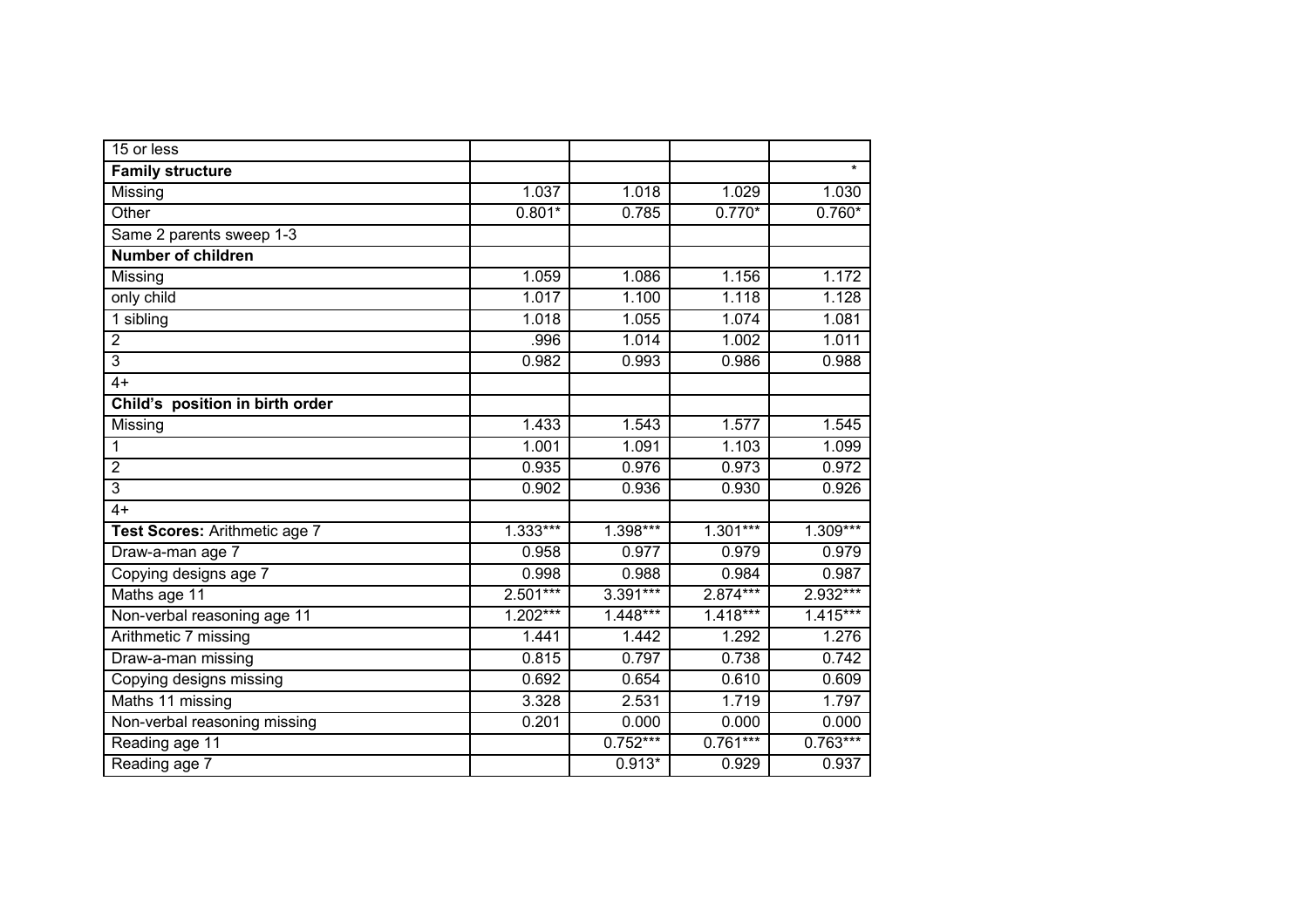| Verbal reasoning age 11             | $0.747***$ | $0.745***$ | $0.753***$ |
|-------------------------------------|------------|------------|------------|
| Reading 11 missing                  | 0.999      | 0.999      | 1.000      |
| Reading 7 missing                   | 1.100      | 1.052      | 1.069      |
| Teacher assessment reading age 7    |            |            |            |
| Missing                             |            | 0.934      | 0.970      |
| Exceptional                         |            | 0.840      | 0.855      |
| Above average                       |            | 0.812      | 0.825      |
| Average                             |            | 0.909      | 0.912      |
| Below average                       |            | 0.772      | 0.764      |
| Very limited                        |            |            |            |
| Teacher assessment oral age 7       |            |            |            |
| Missing                             |            | 1.278      | 1.455      |
| Exceptional                         |            | .996       | 1.013      |
| Above average                       |            | .942       | .956       |
| Average                             |            | .911       | .919       |
| Below average                       |            | 1.050      | 1.053      |
| Very limited                        |            |            |            |
| Teacher assessment creativity age 7 |            |            |            |
| Missing                             |            | 1.474      | 1.533      |
| Exceptional                         |            | 1.749      | 1.667      |
| Above average                       |            | 1.125      | 1.106      |
| Average                             |            | 1.337      | 1.319      |
| Below average                       |            | 1.217      | 1.206      |
| Very limited                        |            |            |            |
| Teacher assessment number age 7     |            | $***$      | $***$      |
| Missing                             |            | 0.463      | 0.374      |
| Exceptional                         |            | 1.924      | 1.911      |
| Above average                       |            | 1.264      | 1.251      |
| Average                             |            | 1.026      | 1.007      |
| Below average                       |            | 1.003      | 0.994      |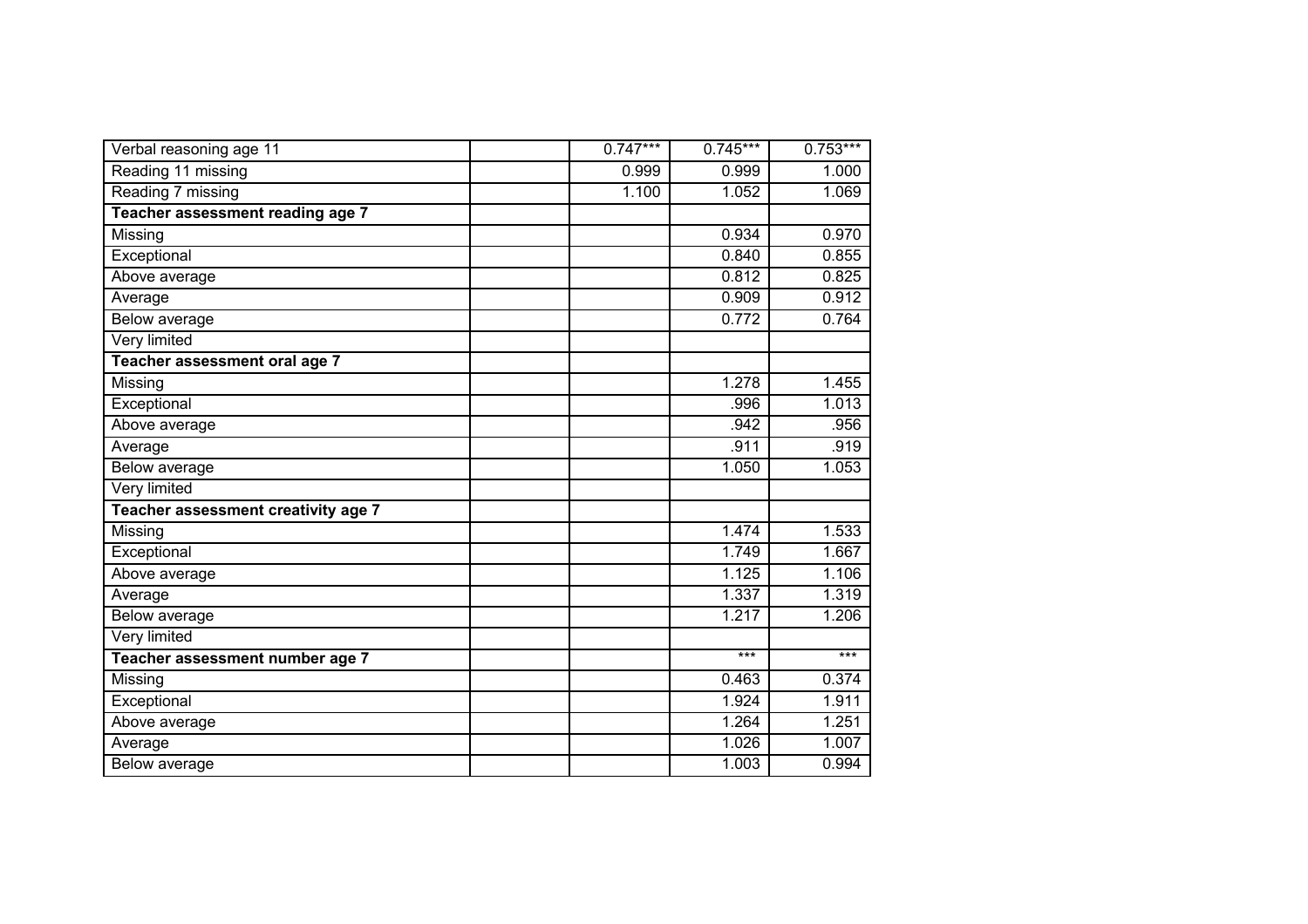| Very limited                                |  |            |           |
|---------------------------------------------|--|------------|-----------|
| Teacher assessment general knowledge age 11 |  |            | $\star$   |
| Missing                                     |  | 2.219      | 2.199     |
| Exceptional                                 |  | 1.014      | 1.034     |
| Above average                               |  | 0.705      | 0.694     |
| Average                                     |  | 0.690      | 0.669     |
| Below average                               |  | 0.658      | 0.650     |
| Very limited                                |  |            |           |
| Teacher assessment book use age 11          |  | $\star$    | $\star$   |
| Missing                                     |  | 0.205      | 0.183     |
| Exceptional                                 |  | $0.391*$   | $0.391*$  |
| Above average                               |  | $0.366**$  | $0.363**$ |
| Average                                     |  | $0.393**$  | $0.382**$ |
| Below average                               |  | 0.558      | 0.545     |
| <b>Very limited</b>                         |  |            |           |
| Teacher assessment number age 11            |  | $***$      | $***$     |
| Missing                                     |  | 2.363      | 2.478     |
| Exceptional                                 |  | $3.508***$ | 3.555***  |
| Above average                               |  | 1.961*     | 1.972*    |
| Average                                     |  | 1.384      | 1.355     |
| Below average                               |  | 0.921      | 0.910     |
| Very limited                                |  |            |           |
| Teacher assessment oral age 11              |  |            |           |
| Missing                                     |  | 0.374      | 0.400     |
| Exceptional                                 |  | 0.688      | 0.698     |
| Above average                               |  | 0.759      | 0.782     |
| Average                                     |  | 0.896      | 0.920     |
| Below average                               |  | 0.954      | 0.974     |
| Very limited                                |  |            |           |
| <b>School</b>                               |  |            | $\star$   |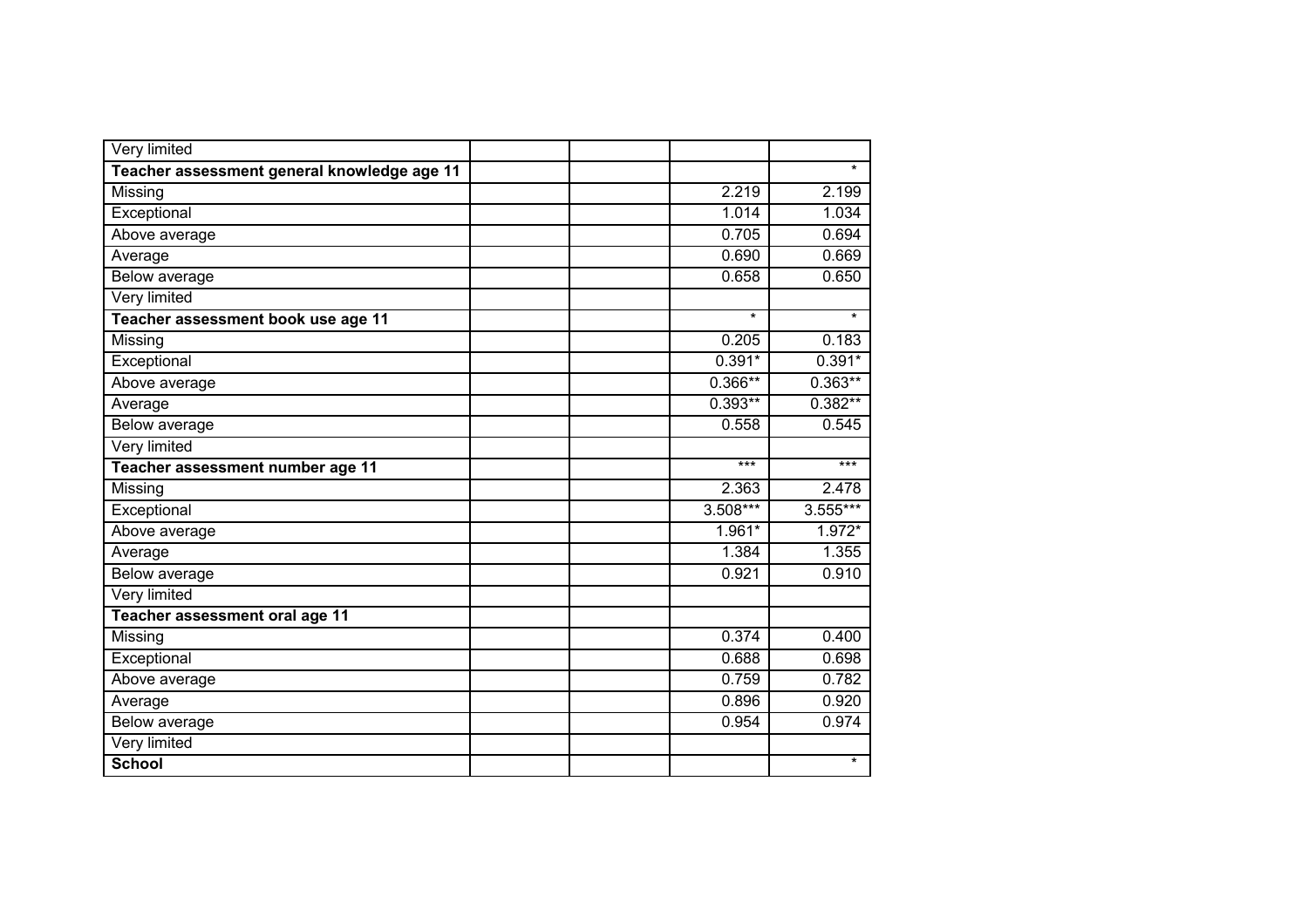| Special, other or missing    |             |             |             | 1.088       |
|------------------------------|-------------|-------------|-------------|-------------|
| Private                      |             |             |             | 0.825       |
| <b>Grammar and Technical</b> |             |             |             | $0.751**$   |
| Secondary Modern             |             |             |             | 1.030       |
| Comprehensive                |             |             |             |             |
| <b>School sex</b>            |             |             |             | $\star$     |
| Missing                      |             |             |             | 1.327       |
| <b>Boys</b>                  |             |             |             | $0.820*$    |
| Girls                        |             |             |             | 1.208       |
| Co-ed                        |             |             |             |             |
| Constant                     | $0.105***$  | $0.099***$  | 0.301       | 0.275       |
| Degrees of freedom           | 43          | 48          | 88          | 95          |
| Change in log likelihood     |             | 93.789***   | 156.568***  | $24.479***$ |
| Model chi square             | 2014.955*** | 2108.744*** | 2265.313*** | 2289.791*** |
| N                            | 11521       | 11521       | 11521       | 11521       |

Table 5: Maths self-concept, binary logistic regression

|                   | Model 1    | Model 2    | Model 3    | Model 4  |
|-------------------|------------|------------|------------|----------|
|                   | Exp(B)     | Exp(B)     | Exp(B)     | Exp(B)   |
| Sex=Male          | $2.352***$ | $2.201***$ | $2.128***$ | 2.405*** |
| Region            | $***$      | $***$      | $***$      | $***$    |
| North Western     | 0.881      | 0.880      | 0.873      | 0.932    |
| North             | $0.761*$   | $0.748*$   | 0.773      | 0.793    |
| East, West Riding | 1.261      | 1.217      | 1.215      | 1.247    |
| North Midlands    | 1.268      | 1.240      | 1.255      | $1.315*$ |
| East              | 0.994      | 0.962      | 0.978      | 1.012    |
| London Sth. East  | 1.195      | 1.173      | 1.179      | 1.269*   |
| South             | 1.068      | 1.028      | 1.073      | 1.133    |
| South West        | 1.138      | 1.119      | 1.125      | 1.187    |
| Midlands          | 0.955      | 0.913      | 0.949      | 1.014    |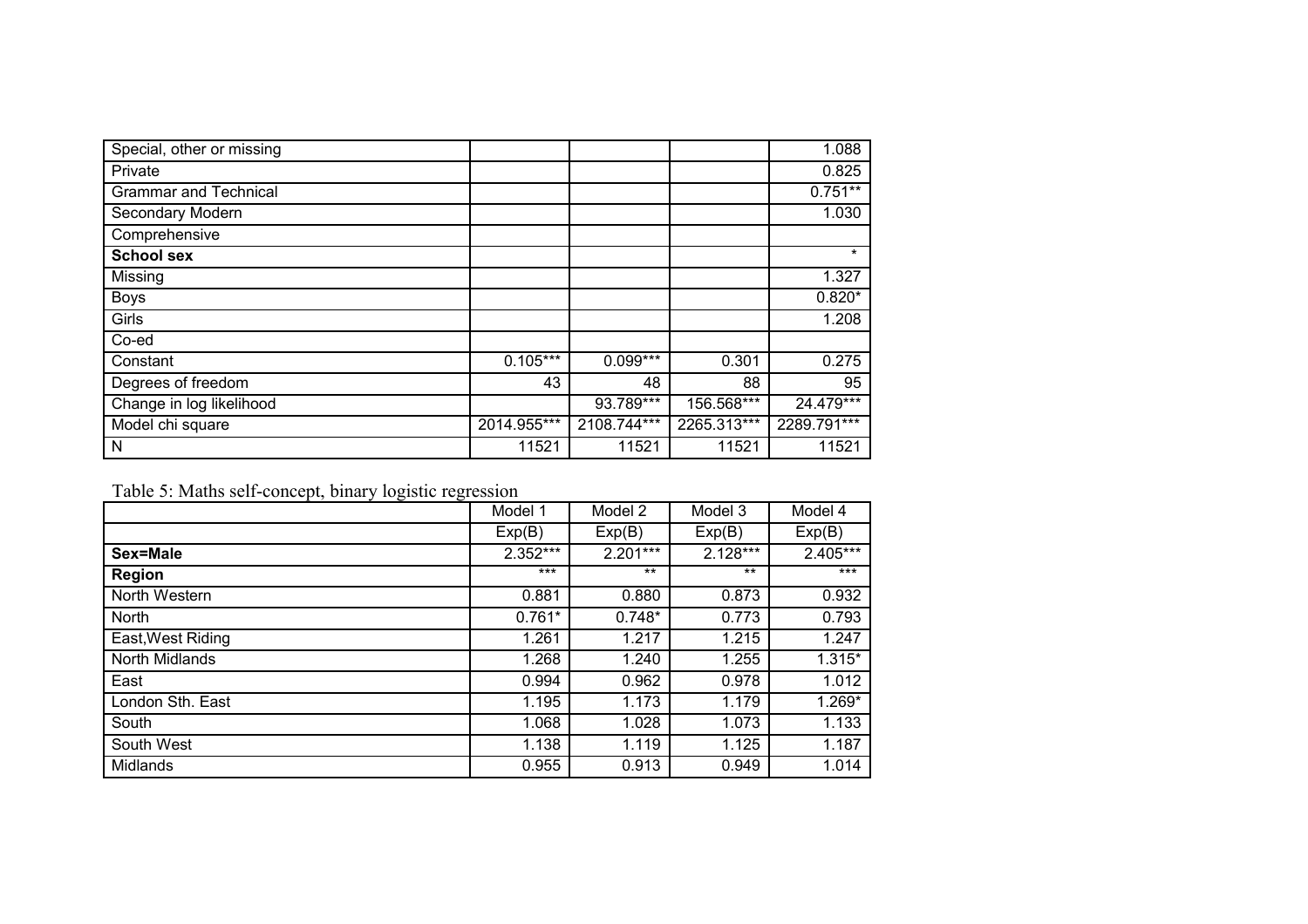| Wales                             | 0.808      | 0.779      | 0.759      | 0.759      |
|-----------------------------------|------------|------------|------------|------------|
| Scotland                          |            |            |            |            |
| <b>Social Class</b>               |            |            |            |            |
| Missing                           | 0.708      | 0.727      | 0.713      | 0.731      |
| Employer, manager, large          | 0.966      | 1.045      | 1.049      | 1.088      |
| Employer, manager, small          | 1.136      | 1.161      | 1.186      | 1.216      |
| professional                      | 1.218      | 1.283      | 1.297      | $1.340*$   |
| own account                       | 1.053      | 1.052      | 1.063      | 1.064      |
| non-manual                        | 1.069      | 1.127      | 1.145      | 1.160      |
| skilled manual                    | 1.078      | 1.100      | 1.112      | 1.117      |
| semi and unskilled manual         |            |            |            |            |
| Parents' age on leaving education | $***$      | $***$      | $***$      | $***$      |
| Missing                           | 0.914      | 0.932      | 0.851      | 0.874      |
| $19+$                             | $1.450***$ | $1.531***$ | $1.516***$ | $1.570***$ |
| $17 - 18$                         | $1.214*$   | $1.241*$   | $1.249*$   | $1.274***$ |
| $\overline{16}$                   | 1.164      | 1.138      | 1.127      | 1.137      |
| 15 or less                        |            |            |            |            |
| <b>Family structure</b>           |            |            |            | $\star$    |
| Missing                           | 1.037      | 1.018      | 1.029      | 1.030      |
| Other                             | $0.801*$   | 0.785      | $0.770*$   | $0.760*$   |
| Same 2 parents sweep 1-3          |            |            |            |            |
| Number of children                |            |            |            |            |
| Missing                           | 1.059      | 1.086      | 1.156      | 1.172      |
| only child                        | 1.017      | 1.100      | 1.118      | 1.128      |
| 1 sibling                         | 1.018      | 1.055      | 1.074      | 1.081      |
| $\overline{2}$                    | .996       | 1.014      | 1.002      | 1.011      |
| 3                                 | 0.982      | 0.993      | 0.986      | 0.988      |
| $4+$                              |            |            |            |            |
| Child's position in birth order   |            |            |            |            |
| Missing                           | 1.433      | 1.543      | 1.577      | 1.545      |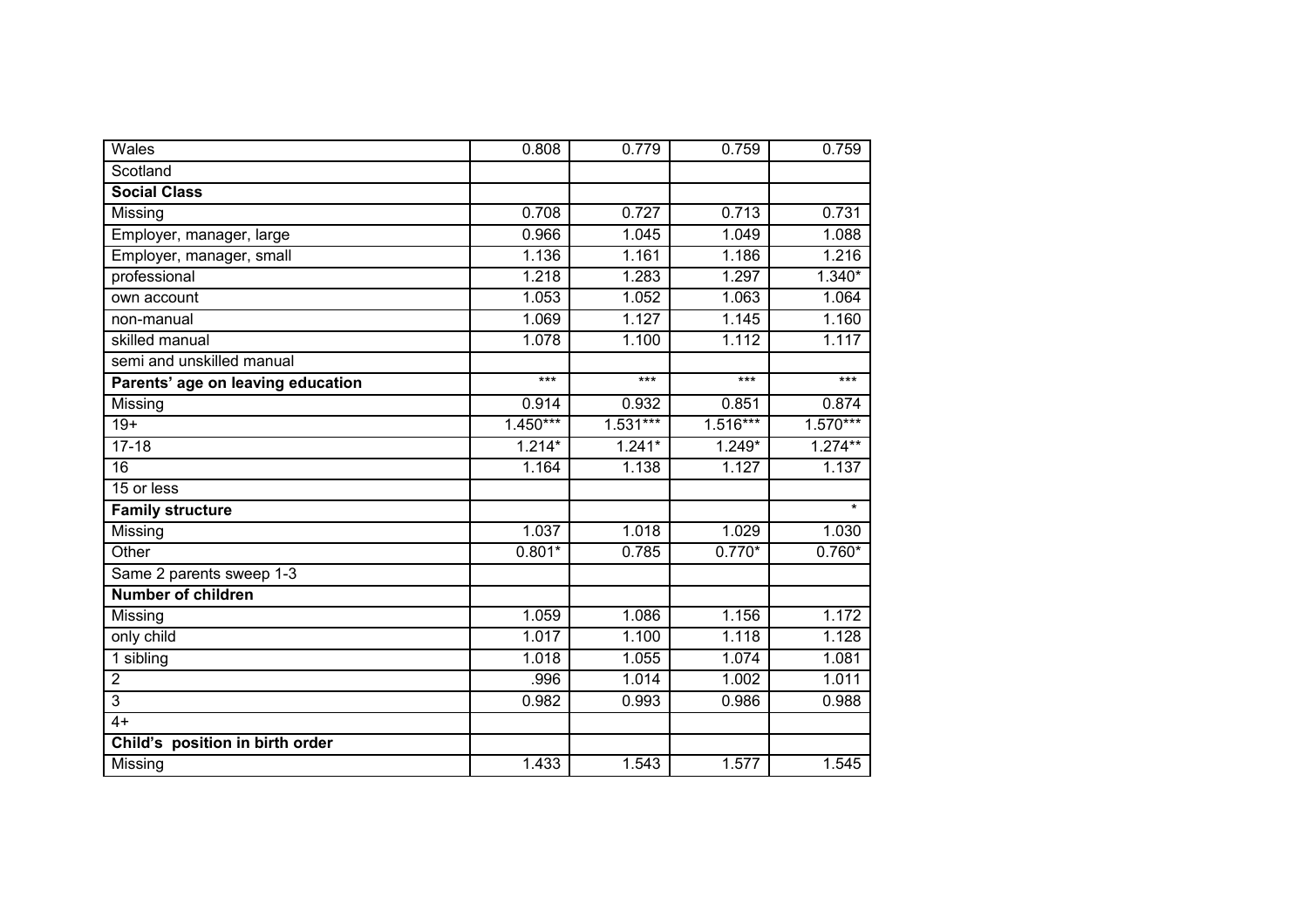| 1                                | 1.001      | 1.091      | 1.103      | 1.099      |
|----------------------------------|------------|------------|------------|------------|
| $\overline{2}$                   | 0.935      | 0.976      | 0.973      | 0.972      |
| $\overline{3}$                   | 0.902      | 0.936      | 0.930      | 0.926      |
| $4+$                             |            |            |            |            |
| Test Scores: Arithmetic age 7    | $1.333***$ | $1.398***$ | $1.301***$ | $1.309***$ |
| Draw-a-man age 7                 | 0.958      | 0.977      | 0.979      | 0.979      |
| Copying designs age 7            | 0.998      | 0.988      | 0.984      | 0.987      |
| Maths age 11                     | $2.501***$ | $3.391***$ | $2.874***$ | 2.932***   |
| Non-verbal reasoning age 11      | $1.202***$ | 1.448***   | $1.418***$ | $1.415***$ |
| Arithmetic 7 missing             | 1.441      | 1.442      | 1.292      | 1.276      |
| Draw-a-man missing               | 0.815      | 0.797      | 0.738      | 0.742      |
| Copying designs missing          | 0.692      | 0.654      | 0.610      | 0.609      |
| Maths 11 missing                 | 3.328      | 2.531      | 1.719      | 1.797      |
| Non-verbal reasoning missing     | 0.201      | 0.000      | 0.000      | 0.000      |
| Reading age 11                   |            | $0.752***$ | $0.761***$ | $0.763***$ |
| Reading age 7                    |            | $0.913*$   | 0.929      | 0.937      |
| Verbal reasoning age 11          |            | $0.747***$ | $0.745***$ | $0.753***$ |
| Reading 11 missing               |            | 0.999      | 0.999      | 1.000      |
| Reading 7 missing                |            | 1.100      | 1.052      | 1.069      |
| Teacher assessment reading age 7 |            |            |            |            |
| Missing                          |            |            | 0.934      | 0.970      |
| Exceptional                      |            |            | 0.840      | 0.855      |
| Above average                    |            |            | 0.812      | 0.825      |
| Average                          |            |            | 0.909      | 0.912      |
| Below average                    |            |            | 0.772      | 0.764      |
| Very limited                     |            |            |            |            |
| Teacher assessment oral age 7    |            |            |            |            |
| Missing                          |            |            | 1.278      | 1.455      |
| Exceptional                      |            |            | .996       | 1.013      |
| Above average                    |            |            | .942       | .956       |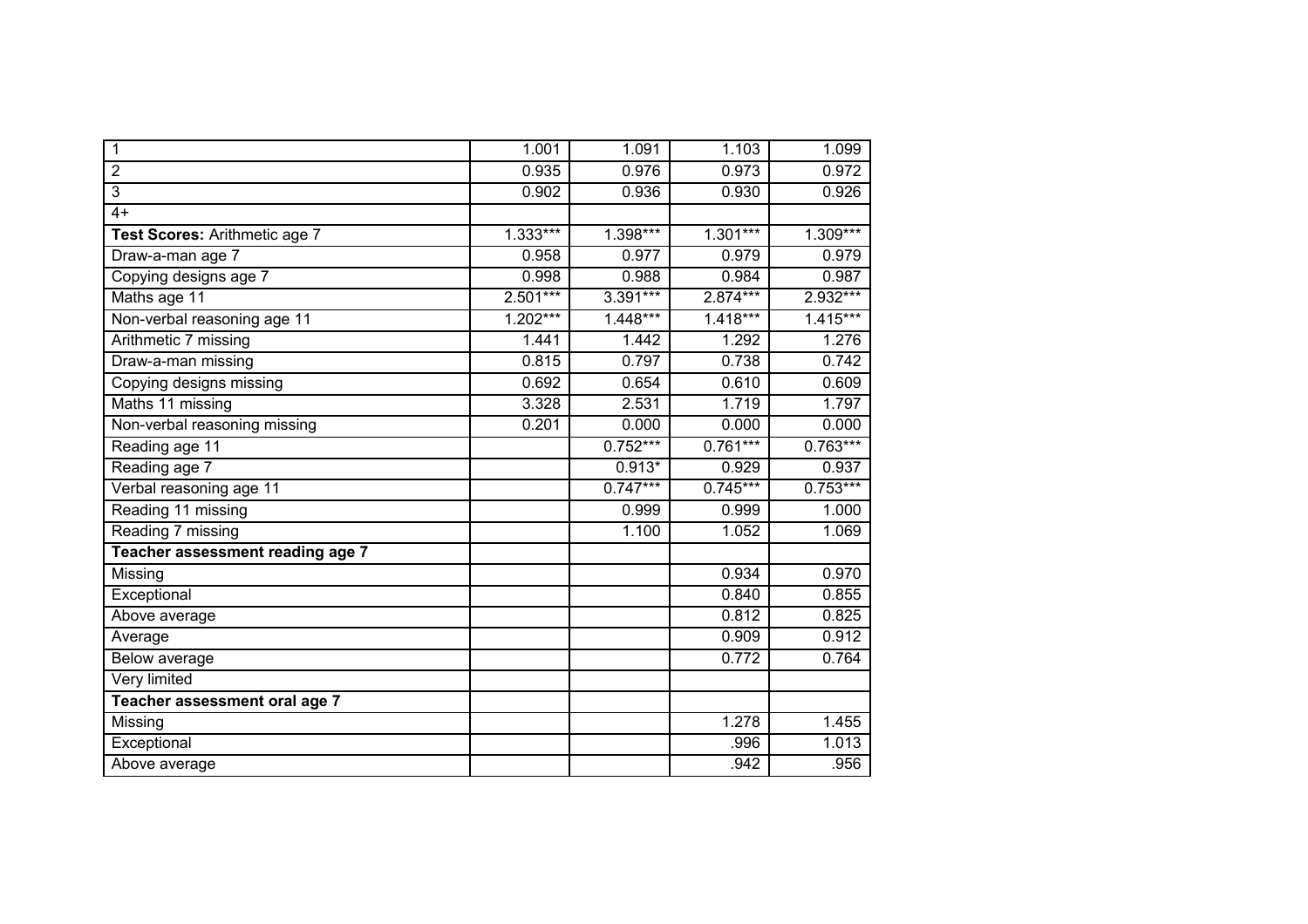| Average                                     | .911      | .919      |
|---------------------------------------------|-----------|-----------|
| <b>Below average</b>                        | 1.050     | 1.053     |
| <b>Very limited</b>                         |           |           |
| Teacher assessment creativity age 7         |           |           |
| Missing                                     | 1.474     | 1.533     |
| Exceptional                                 | 1.749     | 1.667     |
| Above average                               | 1.125     | 1.106     |
| Average                                     | 1.337     | 1.319     |
| Below average                               | 1.217     | 1.206     |
| Very limited                                |           |           |
| Teacher assessment number age 7             | ***       | $***$     |
| Missing                                     | 0.463     | 0.374     |
| Exceptional                                 | 1.924     | 1.911     |
| Above average                               | 1.264     | 1.251     |
| Average                                     | 1.026     | 1.007     |
| Below average                               | 1.003     | 0.994     |
| Very limited                                |           |           |
| Teacher assessment general knowledge age 11 |           | $\star$   |
| Missing                                     | 2.219     | 2.199     |
| Exceptional                                 | 1.014     | 1.034     |
| Above average                               | 0.705     | 0.694     |
| Average                                     | 0.690     | 0.669     |
| Below average                               | 0.658     | 0.650     |
| Very limited                                |           |           |
| Teacher assessment book use age 11          | $\star$   | $\star$   |
| Missing                                     | 0.205     | 0.183     |
| Exceptional                                 | $0.391*$  | $0.391*$  |
| Above average                               | $0.366**$ | $0.363**$ |
| Average                                     | $0.393**$ | $0.382**$ |
| Below average                               | 0.558     | 0.545     |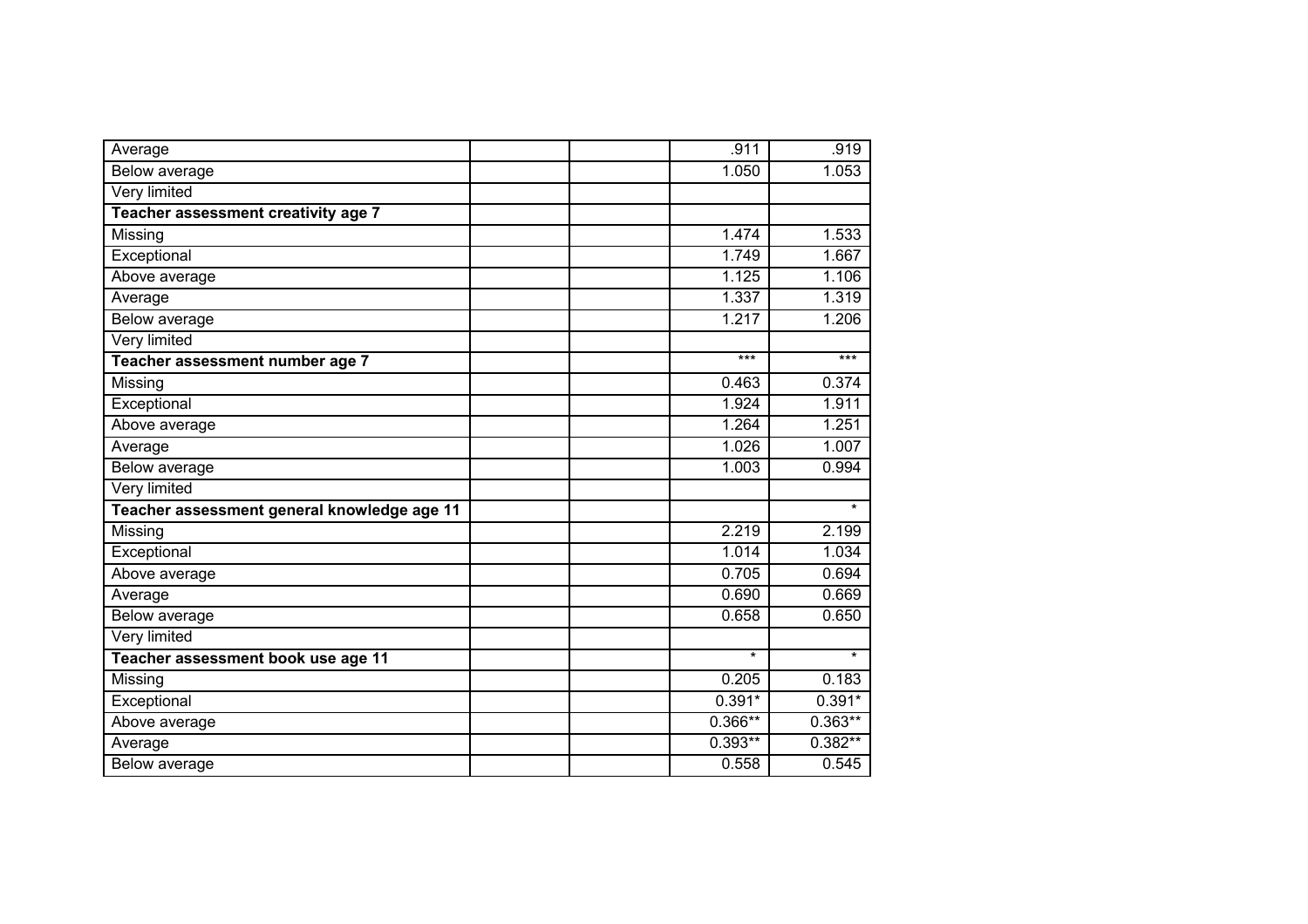| Very limited                     |             |             |             |             |
|----------------------------------|-------------|-------------|-------------|-------------|
| Teacher assessment number age 11 |             |             | ***         | $***$       |
| Missing                          |             |             | 2.363       | 2.478       |
| Exceptional                      |             |             | 3.508***    | 3.555***    |
| Above average                    |             |             | 1.961*      | 1.972*      |
| Average                          |             |             | 1.384       | 1.355       |
| Below average                    |             |             | 0.921       | 0.910       |
| Very limited                     |             |             |             |             |
| Teacher assessment oral age 11   |             |             |             |             |
| Missing                          |             |             | 0.374       | 0.400       |
| Exceptional                      |             |             | 0.688       | 0.698       |
| Above average                    |             |             | 0.759       | 0.782       |
| Average                          |             |             | 0.896       | 0.920       |
| Below average                    |             |             | 0.954       | 0.974       |
| Very limited                     |             |             |             |             |
| <b>School</b>                    |             |             |             | $\star$     |
| Special, other or missing        |             |             |             | 1.088       |
| Private                          |             |             |             | 0.825       |
| <b>Grammar and Technical</b>     |             |             |             | $0.751**$   |
| Secondary Modern                 |             |             |             | 1.030       |
| Comprehensive                    |             |             |             |             |
| <b>School sex</b>                |             |             |             | $\star$     |
| Missing                          |             |             |             | 1.327       |
| <b>Boys</b>                      |             |             |             | $0.820*$    |
| Girls                            |             |             |             | 1.208       |
| Co-ed                            |             |             |             |             |
| Constant                         | $0.105***$  | 0.099***    | 0.301       | 0.275       |
| Degrees of freedom               | 43          | 48          | 88          | 95          |
| Change in log likelihood         |             | 93.789***   | 156.568***  | 24.479***   |
| Model chi square                 | 2014.955*** | 2108.744*** | 2265.313*** | 2289.791*** |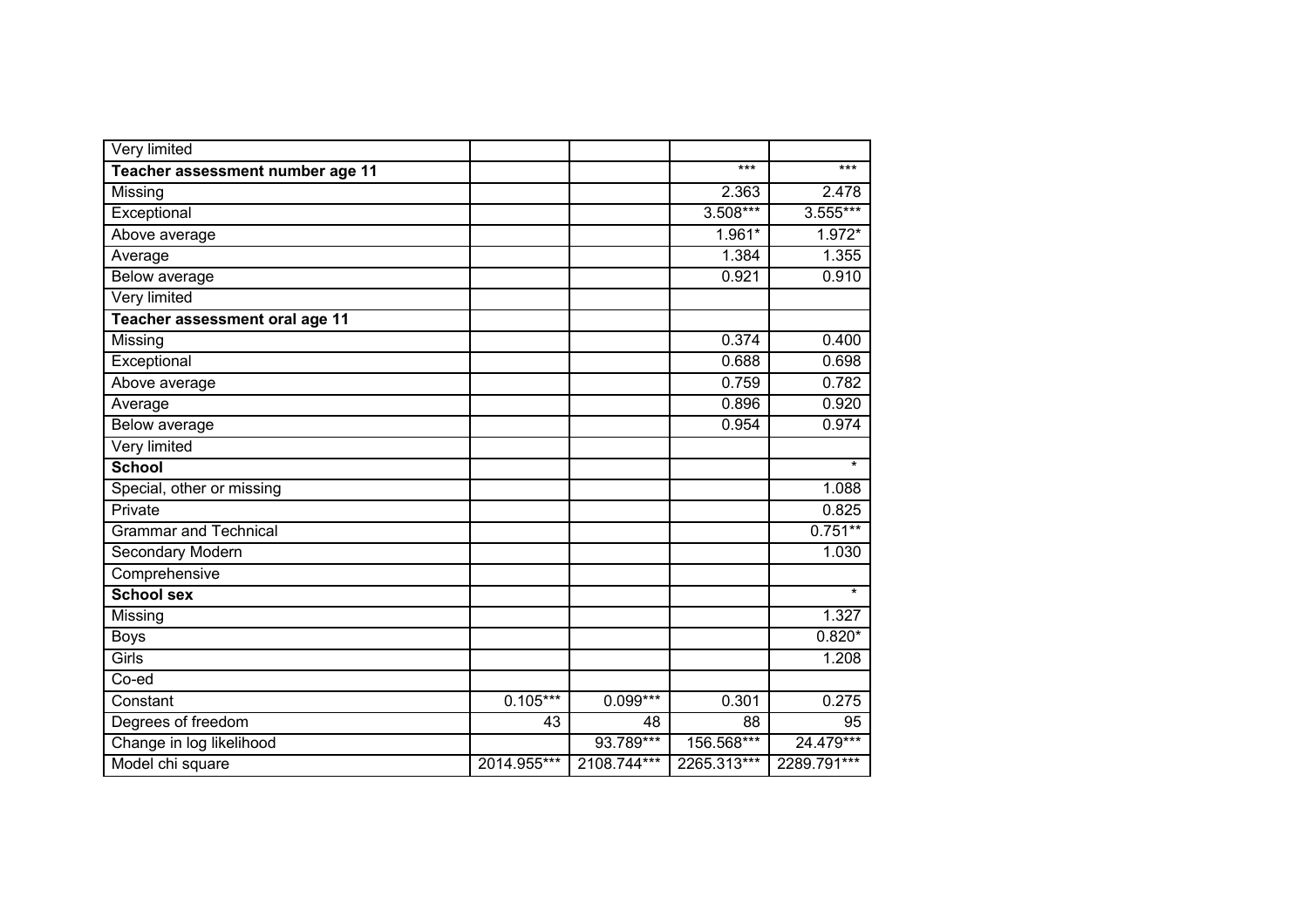|  | N | $\lambda = \Delta$<br>. .<br>л л і…<br>1 J Z | $-0.4$<br>- -<br><b>.</b><br>1 J J 4 1 | $  \cdot$<br>ג ר<br>л л<br>1 I 24 I | 10Z |
|--|---|----------------------------------------------|----------------------------------------|-------------------------------------|-----|
|--|---|----------------------------------------------|----------------------------------------|-------------------------------------|-----|

Table 6: English self-concept, binary logistic regression

|                                   | Model 1    | Model 2    | Model 3    | Model 4    |
|-----------------------------------|------------|------------|------------|------------|
|                                   |            |            |            |            |
|                                   | Exp(B)     | Exp(B)     | Exp(B)     | Exp(B)     |
| Sex=Male                          | $0.840***$ | $0.894*$   | 0.991      | $0.796***$ |
| <b>Region</b>                     | $***$      | $***$      | $***$      | $***$      |
| North Western                     | 0.964      | 0.989      | 0.931      | 0.964      |
| North                             | 1.231      | $1.270*$   | 1.233      | $1.274*$   |
| East, West Riding                 | 1.190      | 1.222      | 1.153      | 1.173      |
| <b>North Midlands</b>             | 1.195      | 1.206      | 1.136      | 1.179      |
| East                              | 1.039      | 1.064      | 1.029      | 1.058      |
| London Sth. East                  | 1.108      | 1.125      | 1.083      | 1.108      |
| South                             | 1.208      | 1.231      | 1.196      | 1.230      |
| South West                        | 1.235      | $1.255*$   | 1.204      | $1.253*$   |
| <b>Midlands</b>                   | 1.208      | 1.218      | 1.170      | 1.227      |
| Wales                             | $0.755*$   | $0.767*$   | $0.749*$   | $0.746*$   |
| Scotland                          |            |            |            |            |
| <b>Social Class</b>               |            |            |            |            |
| Missing                           | $1.366*$   | $1.378*$   | $1.368*$   | $1.392*$   |
| Employer, manager, large          | 0.992      | 1.022      | 0.992      | 1.037      |
| Employer, manager, small          | 1.006      | 1.044      | 1.019      | 1.034      |
| professional                      | 1.131      | 1.210      | 1.164      | 1.206      |
| own account                       | 1.032      | 1.045      | 1.030      | 1.029      |
| non-manual                        | 1.190      | $1.214*$   | 1.159      | 1.178      |
| skilled manual                    | 1.156      | $1.162*$   | 1.143      | 1.142      |
| semi and unskilled manual         |            |            |            |            |
| Parents' age on leaving education | $***$      | $***$      | $***$      | $***$      |
| Missing                           | 0.946      | 0.935      | 0.929      | 0.923      |
| $19+$                             | $1.495***$ | $1.536***$ | $1.441***$ | $1.491***$ |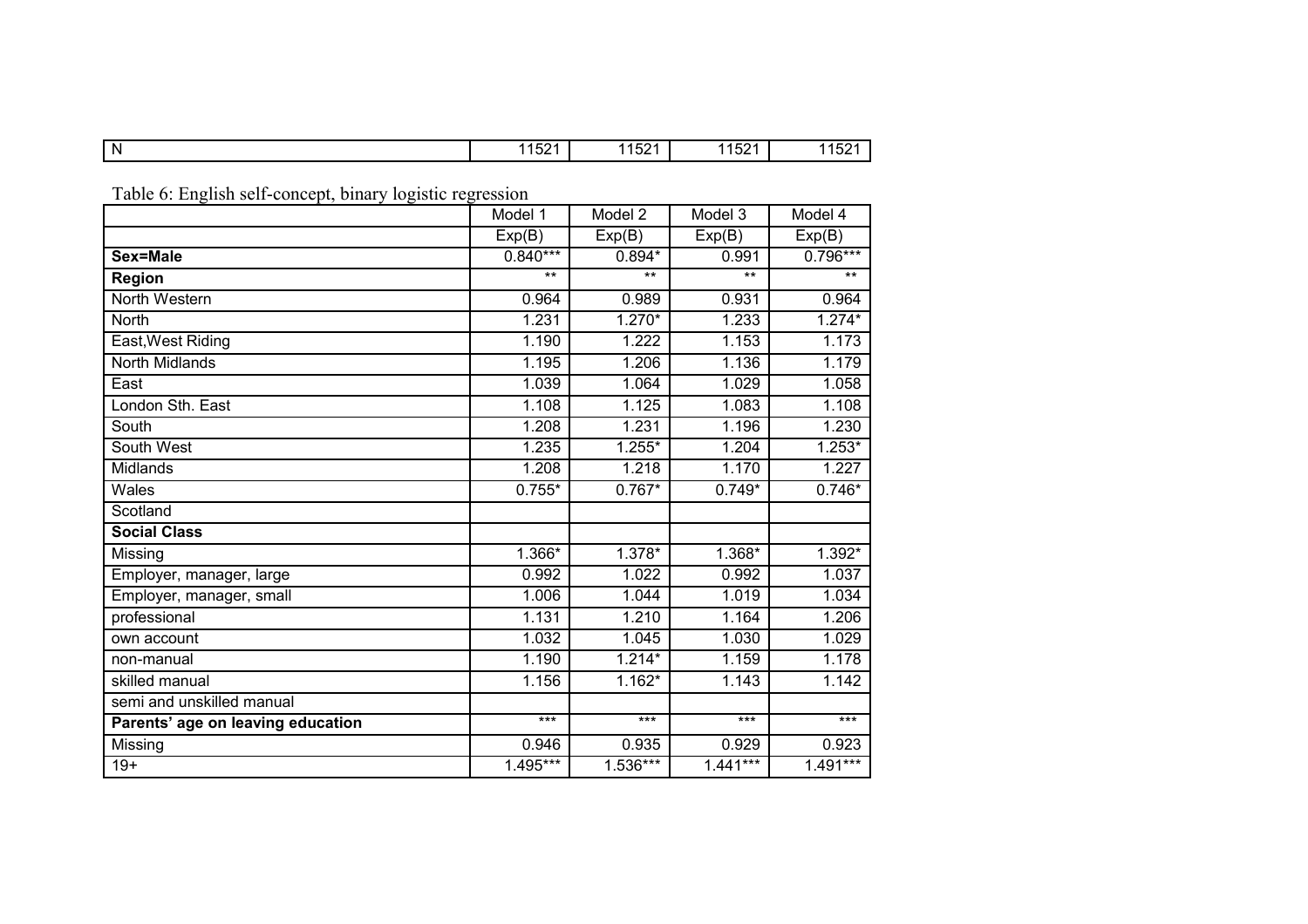| $17 - 18$                       | 1.122      | 1.150      | 1.116      | 1.128      |
|---------------------------------|------------|------------|------------|------------|
| $\overline{16}$                 | 1.039      | 1.040      | 1.029      | 1.023      |
| 15 or less                      |            |            |            |            |
| <b>Family structure</b>         |            |            |            |            |
| Missing                         | 1.001      | 0.998      | 0.988      | 0.989      |
| Other                           | 1.037      | 1.042      | 1.050      | 1.038      |
| Same 2 parents sweep 1-3        |            |            |            |            |
| <b>Number of children</b>       |            |            |            |            |
| Missing                         | 1.214      | 1.236      | 1.232      | 1.245      |
| only child                      | 1.102      | 1.103      | 1.100      | 1.095      |
| 1 sibling                       | 1.071      | 1.078      | 1.080      | 1.080      |
| $\overline{2}$                  | 1.008      | 1.010      | 1.005      | 1.000      |
| 3                               | 1.022      | 1.033      | 1.041      | 1.043      |
| $4+$                            |            |            |            |            |
| Child's position in birth order | $***$      | $***$      | $\star$    | $\star$    |
| Missing                         | 1.169      | 1.169      | 1.130      | 1.119      |
| 1                               | 1.456**    | $1.456***$ | 1.392**    | $1.401**$  |
| $\overline{2}$                  | 1.234      | 1.245      | 1.210      | 1.232      |
| 3                               | 1.226      | 1.219      | 1.199      | 1.202      |
| $4+$                            |            |            |            |            |
| Test scores: Reading age 11     | $1.962***$ | $2.050***$ | $1.825***$ | $1.834***$ |
| Reading age 7                   | $1.215***$ | $1.236***$ | 1.078      | 1.086      |
| Verbal reasoning age 11         | $0.933*$   | $1.189***$ | $1.118*$   | $1.120*$   |
| Reading 11 missing              | 5.639      | 0.738      | 7.113      | 1.697      |
| Reading 7 missing               | 1.031      | 0.884      | 0.866      | 0.825      |
| Verbal reasoning 11 missing     | 0.000      | 0.000      | 0.000      | 0.000      |
| Arithmetic age 7                |            | $0.926**$  | $0.909***$ | $0.909***$ |
| Draw-a-man age 7                |            | $1.099***$ | $1.076**$  | $1.080**$  |
| Copying designs age 7           |            | 0.986      | 0.979      | 0.980      |
| Maths age 11                    |            | 0.947      | 0.912      | 0.930      |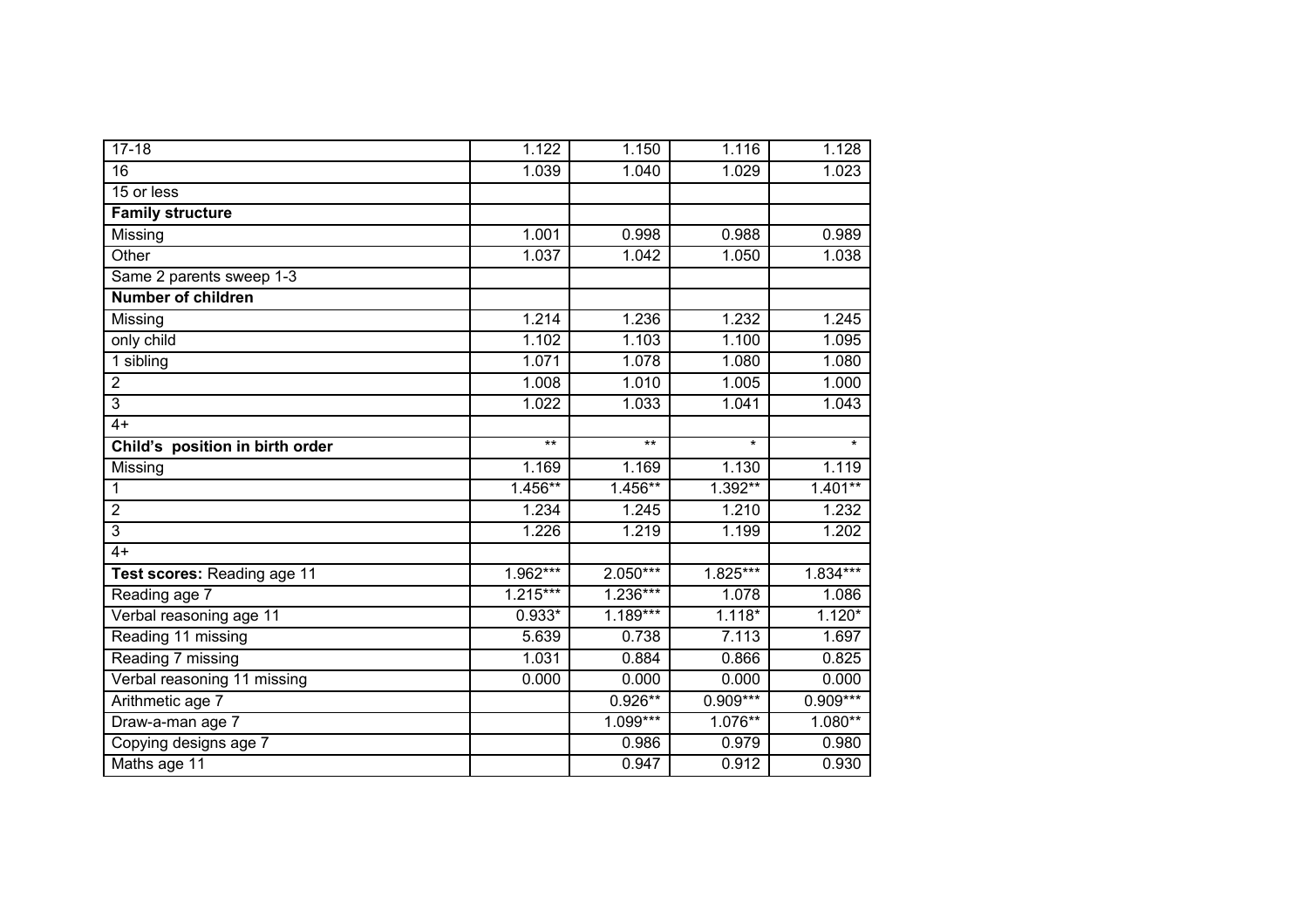| Non-verbal reasoning age 11         | $0.749***$ | $0.754***$ | $0.753***$ |
|-------------------------------------|------------|------------|------------|
| Arithmetic 7 missing                | $1.877*$   | 1.756      | 1.706      |
| Draw-a-man missing                  | $0.733*$   | $0.732*$   | $0.731*$   |
| Copying designs missing             | 0.844      | 0.837      | 0.830      |
| Maths 11 missing                    | 2.894      | 3.089      | 3.026      |
| Teacher assessment reading age 7    |            | ***        | $***$      |
| Missing                             |            | 1.130      | 1.051      |
| Exceptional                         |            | 1.970*     | $1.997*$   |
| Above average                       |            | 1.501      | 1.501      |
| Average                             |            | 1.271      | 1.252      |
| Below average                       |            | 0.955      | 0.957      |
| Very limited                        |            |            |            |
| Teacher assessment oral age 7       |            |            |            |
| Missing                             |            | 0.190      | 0.197      |
| Exceptional                         |            | 0.872      | 0.856      |
| Above average                       |            | 0.838      | 0.829      |
| Average                             |            | 0.841      | 0.821      |
| Below average                       |            | 0.904      | 0.899      |
| Very limited                        |            |            |            |
| Teacher assessment creativity age 7 |            | $\star$    | $\star$    |
| Missing                             |            | 2.401      | 2.364      |
| Exceptional                         |            | $1.844*$   | $1.865*$   |
| Above average                       |            | $1.779*$   | $1.779*$   |
| Average                             |            | 1.479      | 1.476      |
| Below average                       |            | 1.472      | 1.456      |
| Very limited                        |            |            |            |
| Teacher assessment number age 7     |            |            |            |
| Missing                             |            | 2.693      | 2.612      |
| Exceptional                         |            | 0.931      | 0.972      |
| Above average                       |            | 0.905      | 0.948      |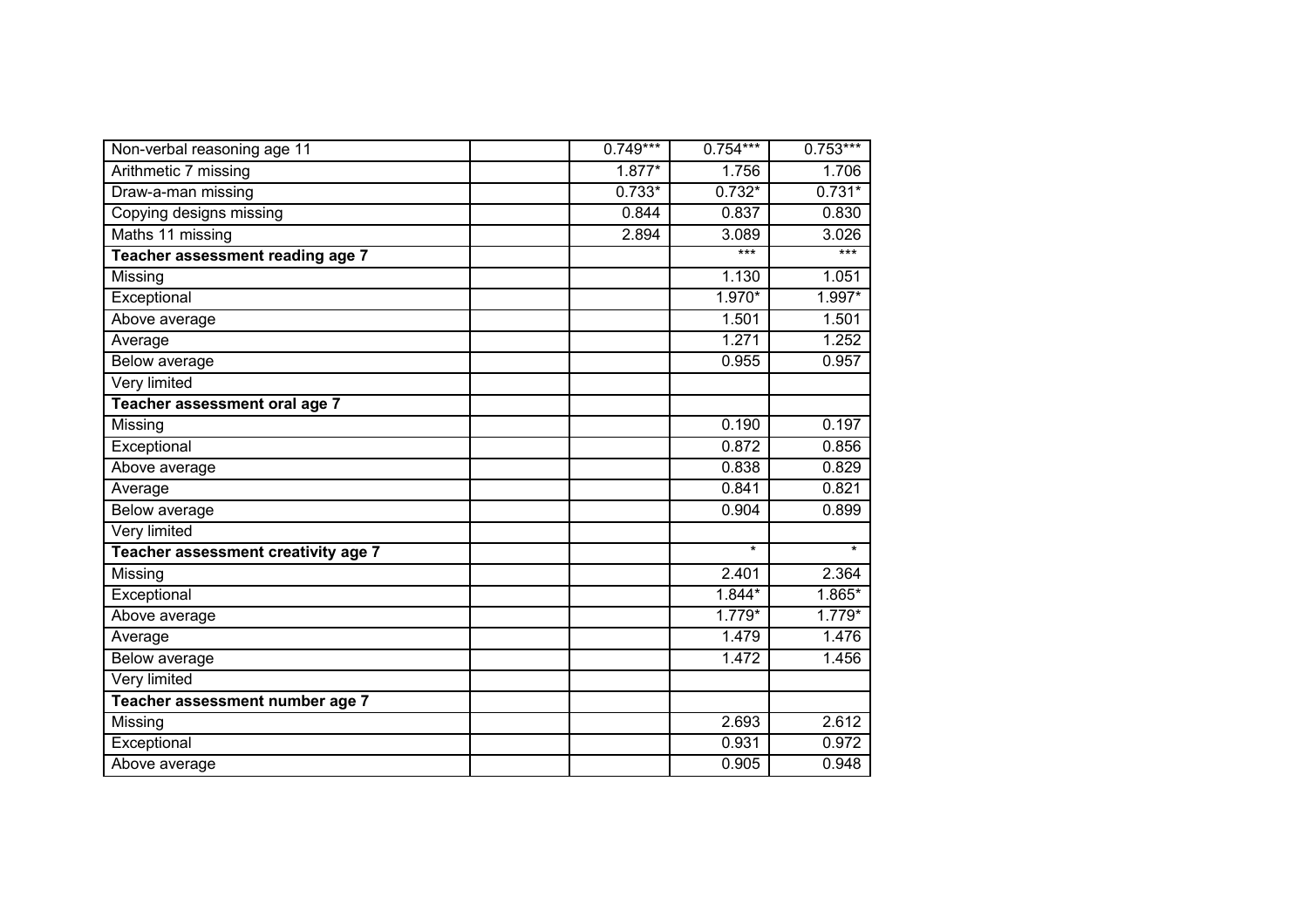| Average                                     |  | 0.932    | 0.975    |
|---------------------------------------------|--|----------|----------|
| <b>Below average</b>                        |  | 0.918    | 0.955    |
| <b>Very limited</b>                         |  |          |          |
| Teacher assessment general knowledge age 11 |  |          |          |
| Missing                                     |  | 2.130    | 2.161    |
| Exceptional                                 |  | 0.737    | 0.700    |
| Above average                               |  | 1.023    | 1.047    |
| Average                                     |  | 1.114    | 1.115    |
| Below average                               |  | 1.016    | 1.010    |
| Very limited                                |  |          |          |
| Teacher assessment book use age 11          |  | $***$    | $***$    |
| Missing                                     |  | 1.077    | 1.108    |
| Exceptional                                 |  | $2.080*$ | $2.216*$ |
| Above average                               |  | 1.662    | 1.702    |
| Average                                     |  | 1.274    | 1.293    |
| Below average                               |  | 0.849    | 0.879    |
| Very limited                                |  |          |          |
| Teacher assessment number age 11            |  |          |          |
| Missing                                     |  | 0.800    | 0.784    |
| Exceptional                                 |  | 0.659    | 0.671    |
| Above average                               |  | 0.719    | 0.728    |
| Average                                     |  | 0.803    | 0.791    |
| Below average                               |  | 0.802    | 0.786    |
| Very limited                                |  |          |          |
| Teacher assessment oral age 11              |  | $***$    | $***$    |
| Missing                                     |  | 0.676    | 0.637    |
| Exceptional                                 |  | 1.801    | 1.738    |
| Above average                               |  | 1.067    | 1.007    |
| Average                                     |  | 0.954    | 0.897    |
| Below average                               |  | 0.848    | 0.808    |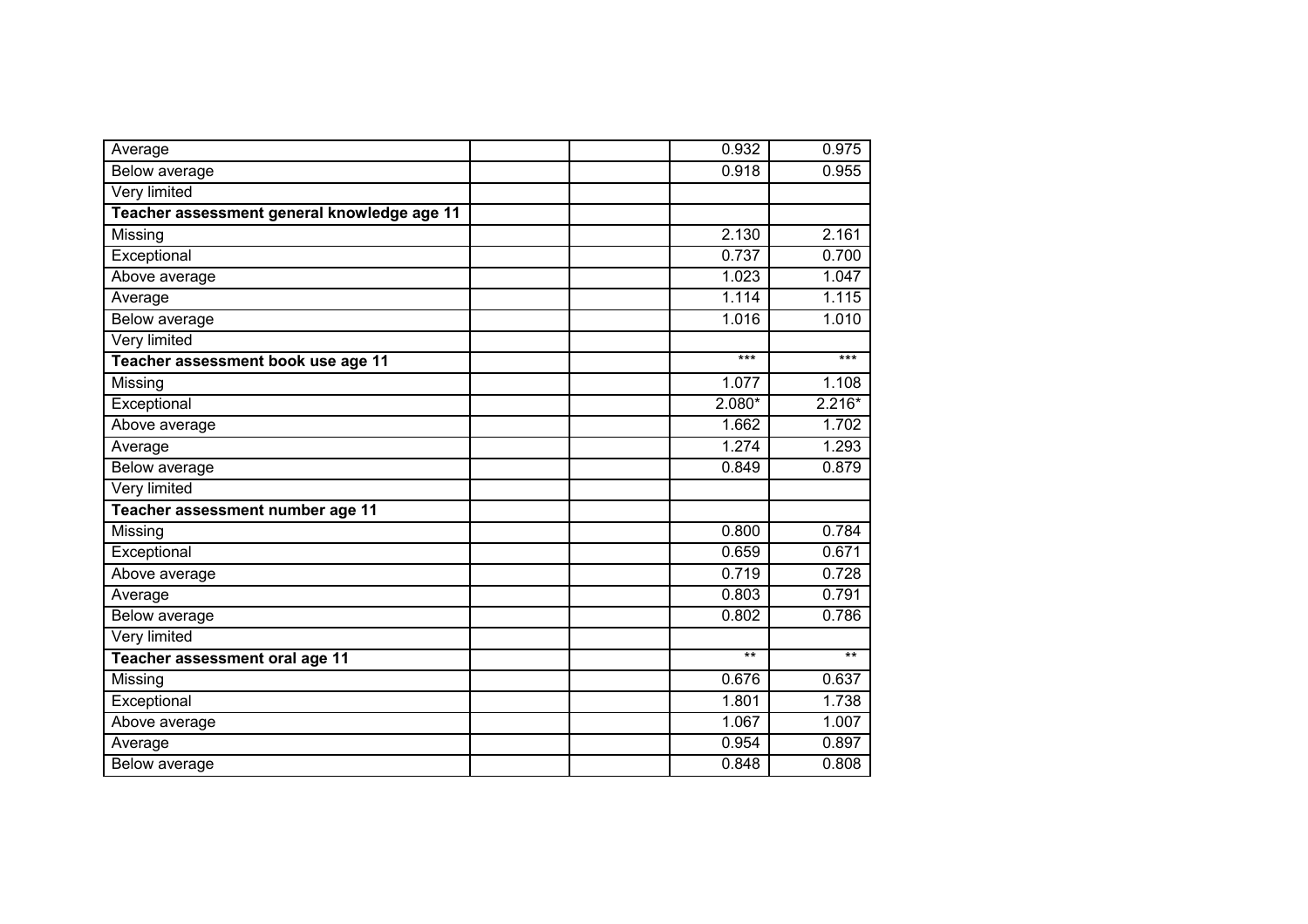| Very limited                 |             |             |             |             |
|------------------------------|-------------|-------------|-------------|-------------|
| <b>School</b>                |             |             |             | $***$       |
| Special, other or missing    |             |             |             | 0.938       |
| Private                      |             |             |             | $0.793*$    |
| <b>Grammar and Technical</b> |             |             |             | $0.679***$  |
| Secondary Modern             |             |             |             | 1.001       |
| Comprehensive                |             |             |             |             |
| <b>School sex</b>            |             |             |             | $***$       |
| Missing                      |             |             |             | 1.383       |
| <b>Boys</b>                  |             |             |             | $1.649***$  |
| Girls                        |             |             |             | $0.772**$   |
| Co-ed                        |             |             |             |             |
| Constant                     | $0.177***$  | $0.164***$  | $0.102***$  | $0.126***$  |
| Degrees of freedom           | 39          | 48          | 88          | 95          |
| Change in log likelihood     |             | 91.964***   | 149.445***  | 79.593***   |
| Model chi square             | 1080.346*** | 1172.310*** | 1321.755*** | 1401.348*** |
| N                            | 11816       | 11816       | 11816       | 11816       |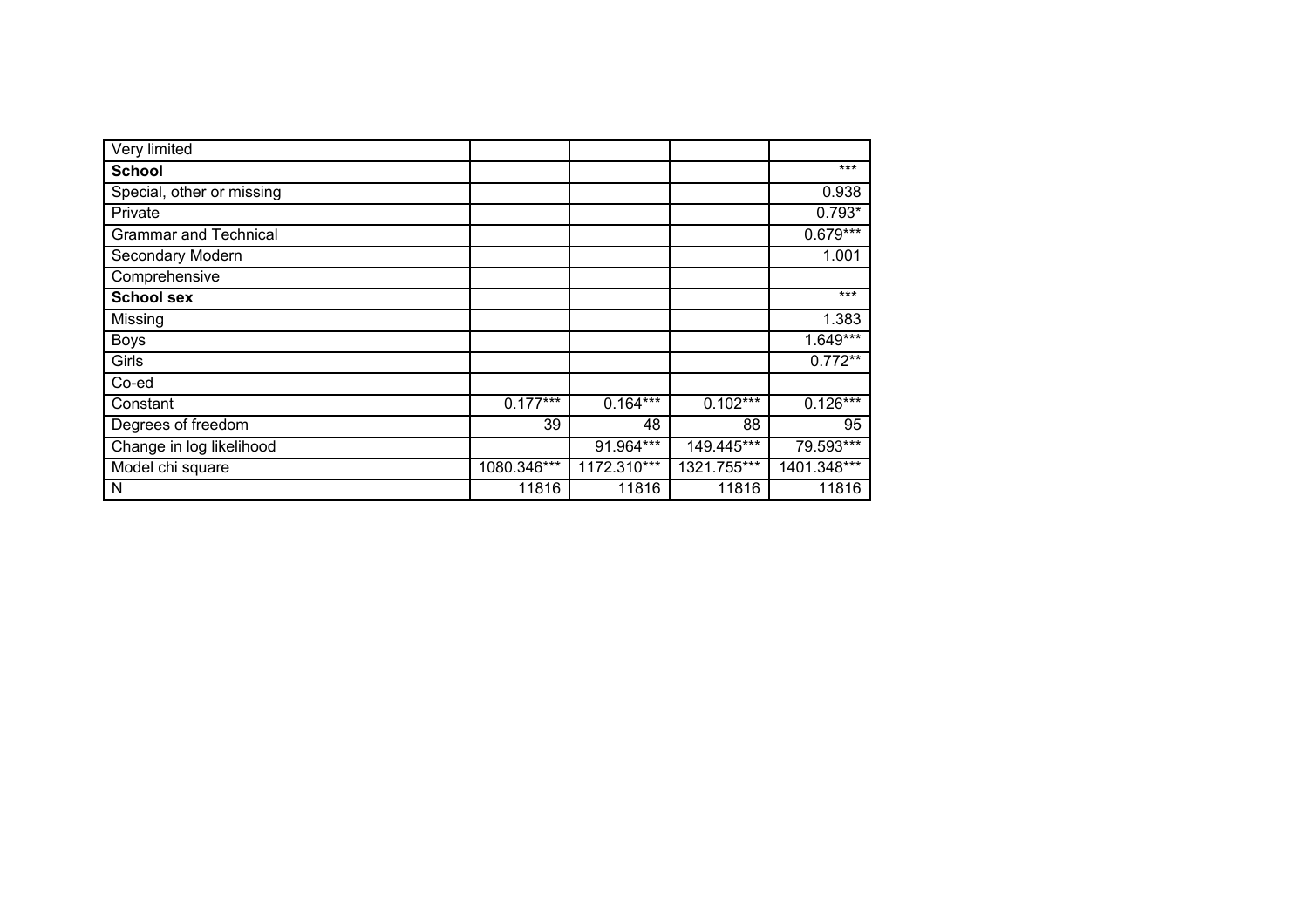| Subject | Response         | <b>Sex</b> | Parents'<br>Education | Class                              | <b>School Sector</b> |         |                      | School sex            |                 |  |
|---------|------------------|------------|-----------------------|------------------------------------|----------------------|---------|----------------------|-----------------------|-----------------|--|
|         |                  | Male       | Degree                | Large<br>employer<br>or<br>manager | Private              | Grammar | Secondar<br>y Modern | <b>Boys</b><br>school | Girls<br>school |  |
| Maths   | Never<br>Studied | $***$      | $\cdot$               |                                    |                      |         |                      |                       |                 |  |
|         | Above<br>average | $+***$     | $+***$                |                                    | _***                 | _***    |                      |                       | $+***$          |  |
|         | Average          | $+***$     | $+***$                |                                    | $****$               | _***    | $+^*$                |                       | $+***$          |  |
| English | Never<br>Studied |            |                       |                                    |                      |         |                      |                       |                 |  |
|         | Above<br>average | $-****$    | $+***$                |                                    | $-**$                | _***    |                      | $+***$                | $\rightarrow$   |  |
|         | Average          | _***       |                       |                                    |                      |         | $+^*$                |                       |                 |  |
| Science | Never<br>Studied | $***$      | $-**$                 | _**                                |                      | _***    |                      |                       |                 |  |
|         | Above<br>average | $+***$     | $+***$                | $+$ *                              |                      | $-**$   |                      |                       |                 |  |
|         | Average          |            |                       |                                    | $\cdot$              | _***    |                      |                       |                 |  |

Table 7: Summary of Final Model, multinomial logistic regression: Maths, English and Science<sup>\*</sup>

\*In the case of 'never studied', the contrast is any other response (above average, below average or average). In the case of 'above average' and 'average' the contrast is 'below average'.

Table 8: English, Maths and Science, 'Above average'

| 'Above average' |           | l'est scores age 11 |                |              |       |                |              |  |           |  |
|-----------------|-----------|---------------------|----------------|--------------|-------|----------------|--------------|--|-----------|--|
|                 | Top third |                     |                | Middle third |       |                | Bottom third |  |           |  |
|                 | $-0-$     |                     | $\alpha$<br>טט |              | Co-ed | $\Omega$<br>טט | $\sim$ 0-    |  | Q.Q<br>ນບ |  |